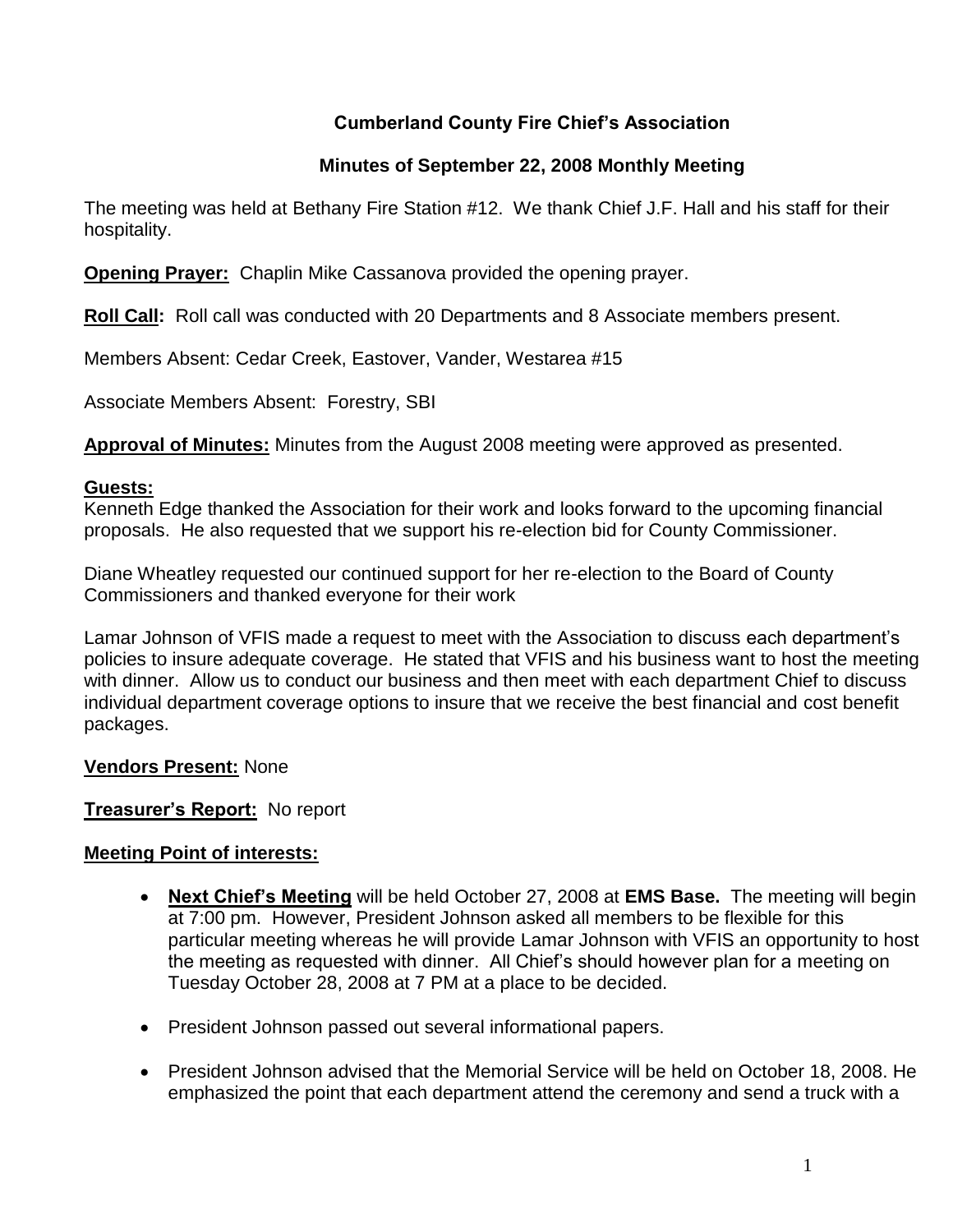minimum crew. The service is scheduled to begin 1100 hours and will not last more then 30 minutes.

- President Johnson advised that the N.C. matching grant program is due in by October 2008.
- The benefit for Chief Owen Harris went well and all the support that was received was appreciated.
- Captain Thomas discussed an upcoming benefit for Jim Shultz who has cancer and is in need of assistance. There will be a raffle and golf tournament held on Oct 2, 2008 at the Anderson Creek Club. Your support will be appreciated.
- Chief Strahan discussed an upcoming safety day at Westarea #10 on September 27, 2008.
- If you have grant funded radios that are in need of repair, please contact Amerizon and President Johnson regarding same. These radios are under warranty until April 2010.

### **OLD BUSINESS:**

 The finance committee met on Thursday September 11, at 1900 hours at EMS. The primary purpose of the meeting was to present the various funding plans. President Johnson presented his plan to address adequate funding to provide both full time personnel for all departments as well as sufficient funding to support all operations. He presented a Power Point Presentation to further explain his proposal. The meeting was attended by both Chief's and Board Members from various departments. Fire Commissioner Melvin was in attendance as well as one candidate for County Commissioner Mr. Jimmy Keefe. Beaver Dam, Vander and Spring Lake Fire Departments were not in attendance. President Johnson proposal and concept is to replace the current property fire tax system with a sales tax system county-wide. The current fire property tax system is solely funded by property owners whereas a sales tax system would be funded by everyone spending money. The system would involve the elimination of the fire tax in the county and a roll back of a comparable level of property tax within the various municipalities. It would involve the creation of a fire advisory board or fire commission to oversee budget issues and funding to the various departments. At the conclusion of the meeting President Johnson asked each department Chief to discuss this concept with their perspective boards. The plan is to pursue the concept and once everyone is on board with the concept we will address the Nuts and Bolt Questions to make the system work. The plan would be to present the concept to the Fire Commissioner who in turn will present the concept to the Commissioners. If the concept is approved to move forward, whereas our state delegation would have to be involved we will start on the operational elements of the concept. The next Finance Committee Meeting will be held on Thursday October 16, 2008 at 7 PM at EMS base. President Johnson reminded all members to remember that we have to get the concept approved first and then move on. He also stated that no other plans were presented. The only other plan that had been submitted was by Chief Bill Bullard (2301) who stated that he was not prepared to present his plan during the September 11, meeting.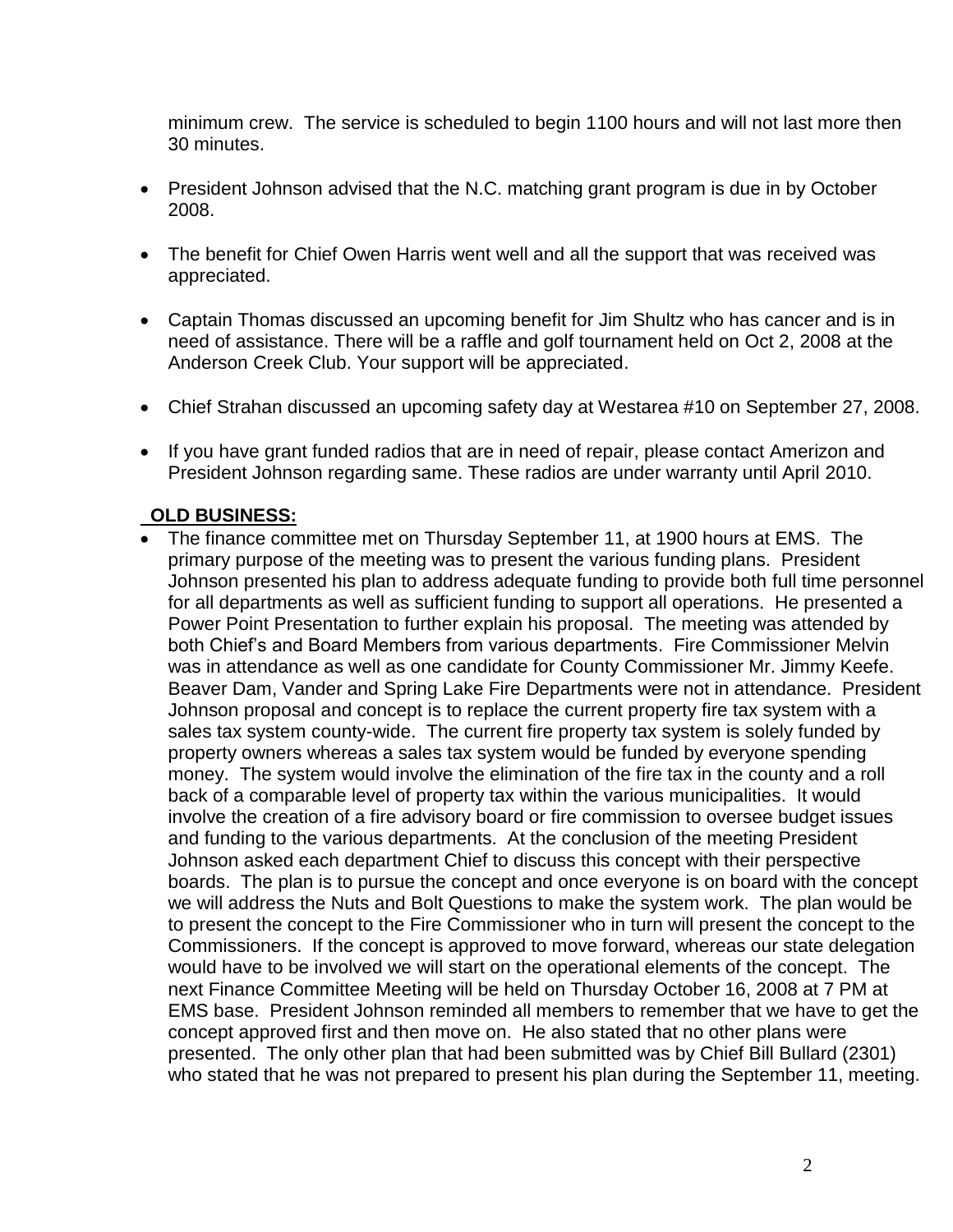## **NEW BUSINESS:**

• President Johnson informed the membership that he received a request for funding from the Fayetteville Fire Department Honor Guard to cover the purchases of uniform items for the honor guard. Members of the Honor Guard have spent a tremendous amount of their own money in order to purchase bagpipes. Bagpipes have a long and rich history with their association with the military and public service agencies. Bagpipes and Drums are a prominent feature at ceremonies and funerals throughout the world. Requested is funding in the amount of \$ 1,716.66 for two (2) sets of uniform items to support the Bagpipes and Drums such as KILT and all associated items. These items if funded would become property of the Fayetteville Honor Guard and not the individual's members. As everyone knows the Honor Guard is available to all Cumberland County Fire Service Departments for special ceremonies and Line of Duty Deaths as well as Death of Retired Firefighters. President Johnson asked all Chief's in attendance to think about this request and he would entertain the request during the Chief's only meeting in October. He stated that the Honor Guard would be participating during our up-coming Memorial Service next month and the uniforms would be borrowed. He stated that he fully supports this request, whereas we would all benefit in the future. An up or down vote is scheduled for the October meeting.

## **COMMITTEE REPORTS:**

### **I D CARD COMMITTEE Lt**. Tara Johnson (Stoney Point) Chairperson

 **FYI.** Fire Chiefs are required to send a signed letter or memo with a firefighter requesting an ID Card. For any questions or an appointment contact 424-0694 or e-mail at [tara@stoneypointfire.com](mailto:tara@stoneypointfire.com)

### **FIRE PREVENTION/EDUCATION COMMITTEE**

• No report

### **COMMUNICATIONS COMMITTEE** Chief B. Bullard (Stedman) Chairperson

• President Johnson is still working the radio antenna issues with Amerizon.

### **STANDARDS & POLICY COMMITTEE** Chief K. Hall (Cumberland Road) Chairperson

 The Command Procedures policy revision will be discussed and voted on at the October meeting.

### **TRAINING COMMITTEE** Chief P. Strahan (Westarea) Chairperson

• No report

### **MEMORIAL COMMITTEE** Chief S. Blackburn (Ft. Bragg) Chairperson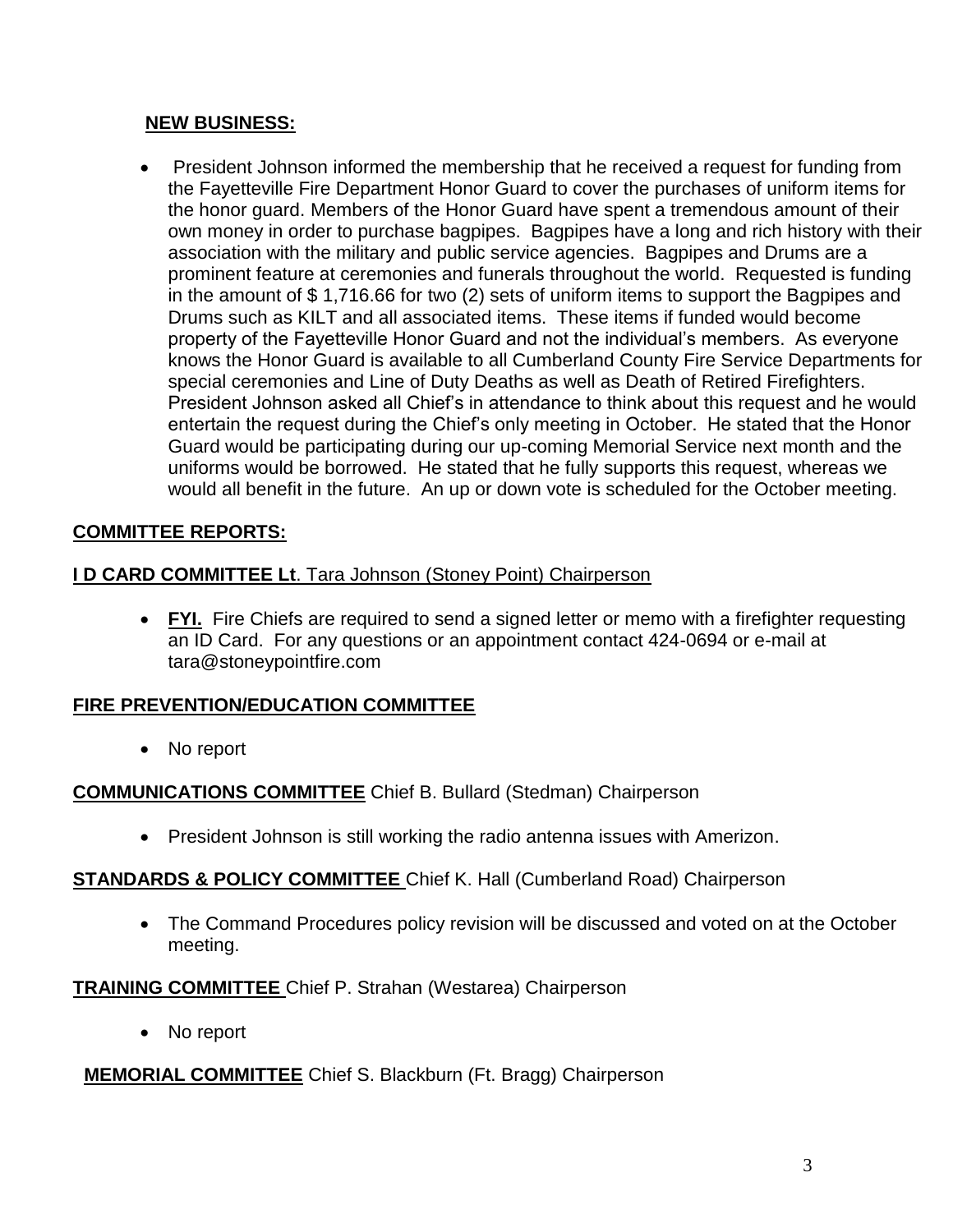Chief Blackburn shared information regarding the upcoming memorial service and informed the membership that two county fire department representatives are needed for the honor guard. Preferably someone with some military training if possible. The honor guard will practice prior to the service.

### **AUTOMATIC AID/MUTUAL AID COMMITTEE** Chief J. F. Hall (Bethany) Chairperson

Chief J.F. Hall discussed the need for continued safety on the fire scene.

## **FINANCE COMMITTEE** Deputy Chief Freddy Johnson Jr. (Stoney Point) Chairperson

 The finance committee will meet at EMS Base on October 16, 2008 at 7 PM to discuss the new financial concept as explained in Old Business.

**RESCUE COMMITTEE** Deputy Chief Freddy Johnson Jr. (Stoney Point) Chairperson

• No report

**EASTERN FIRE SCHOOL** Chief R. Marley (Pearces Mill) Chairperson

 Staff advised that everything was moving well. The books will be in January 2009. Your support of the seminar is critical to its success.

### **EMS DIRECTOR:** Michael Royal, Director

 Advised that the new hospital CEO is looking forward to meeting with the Association to discuss the issues regarding additional ambulances within the county.

### **ASSOCIATE MEMBERS REPORT**

### **EMERGENCY SERVICES DIRECTOR/ ECC-911** Kenny Curry, Director

 Director Curry advised everyone to submit their Fireman's Relief Fund paperwork as soon as possible. The Sheriffs Office and the County 911 center are merging on October 1, 2008. There was a meeting held to discuss the merging of all 911 services within the county. This would be a long term process, but it was the consensus of the personnel at the meeting that a consolidation is needed within the county. The results of the Viper study will be forthcoming and will outline the areas that need attention for better communications coverage. Chief Herndon discussed issues regarding the assignment of tactical channels and coverage within his response area.

**HAZMAT** BC Hieu Sifford, FFD - POC telephone for HAZMAT is 433-1432

• No report